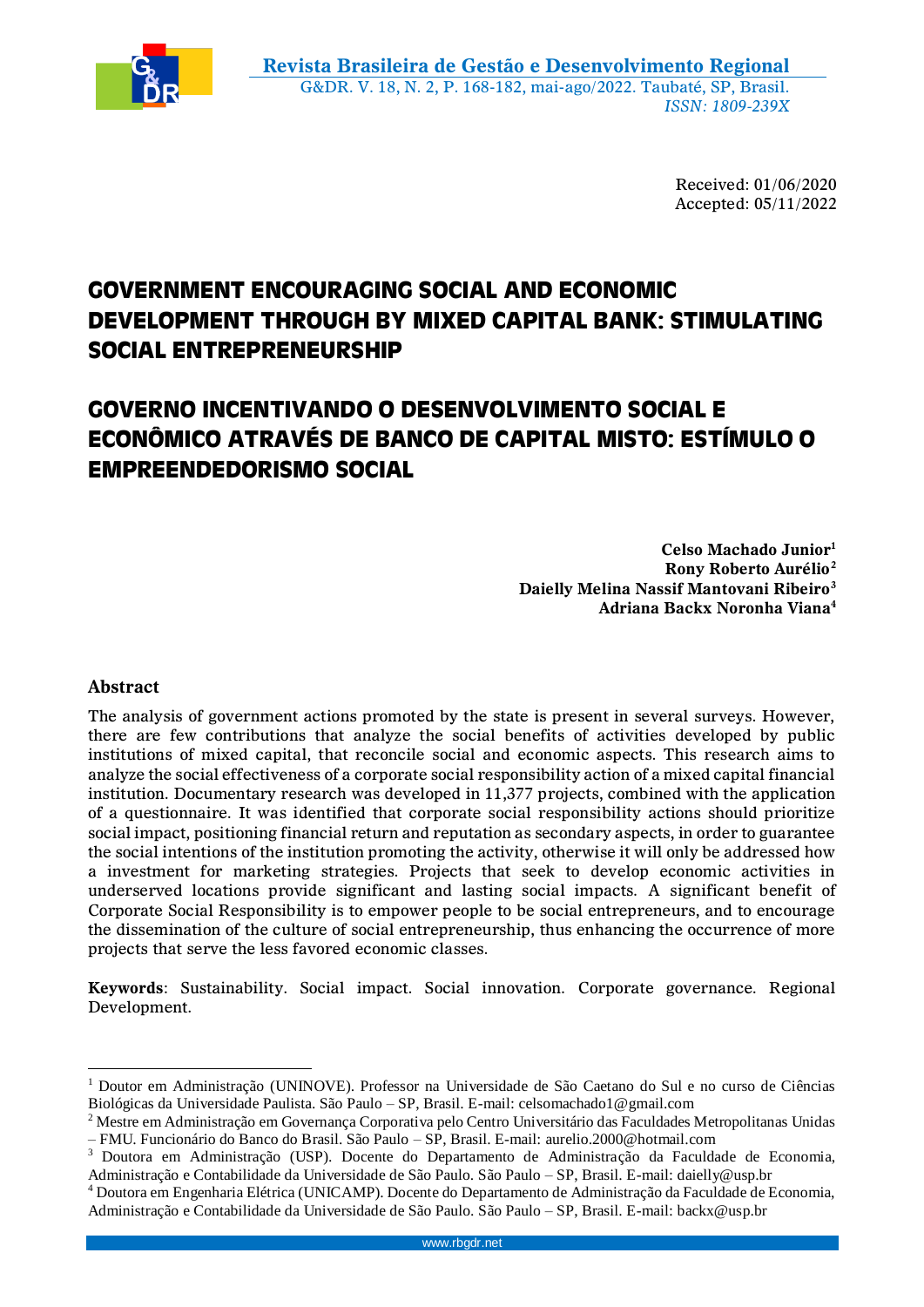## **Resumo**

A análise das ações governamentais promovidas pelo estado está presente em várias pesquisas. Entretanto, existem poucas contribuições que analisam os benefícios sociais de atividades desenvolvidas por instituições públicas de capital misto, que conciliam aspectos sociais e econômicos. Assim, esta pesquisa objetiva analisar a efetividade social de uma ação de Responsabilidade Social Corporativa de uma instituição financeira. Desenvolveu-se uma pesquisa documental em 11377 projetos, combinando-o com a aplicação de questionário. Identificou-se que as ações de Responsabilidade Social Corporativa devem priorizar o benefício social, posicionando o retorno financeiro e a reputação como aspectos secundários, a fim de garantir a real finalidade das intenções sociais da instituição promotora da atividade, pois caso contrário se estará abordando apenas estratégias de investimento e marketing. Os projetos que buscam o desenvolvimento de atividades econômicas em localidades carentes, proporcionam benefícios sociais significativos e perenes. Um benefício significativo da Responsabilidade Social Corporativa é capacitar as pessoas para serem empreendedores sociais, e incentivar a difusão da cultura do empreendedorismo social, potencializando assim a ocorrência de mais projetos que atendam as classes econômicas menos favorecidas.

**Palavras-chave:** Sustentabilidade. Impacto social. Inovação social. Governança corporativa. Desenvolvimento Regional

#### **Introduction**

Since the creation of banks, which dates back to the early eighteenth century in the Florence region of Italy, the world financial system has grown and developed so that it is not possible to distinguish the real economy from the financial economy of a nation. The financial system as an integral part of the capital markets in most countries is composed of stock exchanges, brokerage firms, and financial institutions, which play an important role in the development of a country. Nandonde and Saches (2017) indicate that the operations developed by the banking industry impact on a broad spectrum of the economy and citizenship activities of a country, thus highlighting the importance of developing research in the area.

Despite its importance to the economy, the banking industry is not without crises, either because of other economic factors or as a protagonist. Among the crises involving the banking industry in the United States, scandals and corporate failures and the subprime mortgage crisis stand out (GALI et al., 2016). There is a consensus that the banking industry's vulnerability observed in the 2008 crisis was due to excessive risk accumulation by some banks (CONFENTE et al., 2019). In addition, the contribution of corporate governance failures should also be discussed, as boards of directors did not effectively monitor or control bank risk (KIRKPATRICK, 2009; PÉREZ-CORNEJO et al., 2019).

One of the crisis-related aspects that the banking industry has gone through has been the reputational shakeup of this sector of the economy. This damage to the reputation of companies in general, and banks in particular, can be mitigated by the adoption of corporate social responsibility (CSR), which in turn is contained within the context of corporate governance. For Dell'Atti and Iannuzzi (2016), CSR is positioned as a factor that precedes the good corporate reputation of institutions. Thus, CSR is antecedent to reputation and has the potential to influence the reputation of the institution and provide a good reputation, as opposed to the context in which it is positioned only as a resultant effect. Preceding this position, Trotta et al. (2011) indicated the existence of more complex connections between reputation and CSR due to the interdependence, reciprocity, and interactive effects that exist between these two approaches.

Despite the discussion presented between the interaction of a company's reputation and CSR, Goyal et al. (2013) indicate that the literature on this relationship in the banking industry is scarce. Studies have identified that CSR has the potential to restore banks' image and credibility following economic crises (AGUIAR; SOUZA FREIRE, 2017; CAMPA; ZIJLMANS, 2019), thus motivating many institutions to adopt CSR, as well as establishing an attractive posture for creditors because it reduces the risks involved in the activities of this sector (GOSS; ROBERTS, 2011; GATZERT, 2015).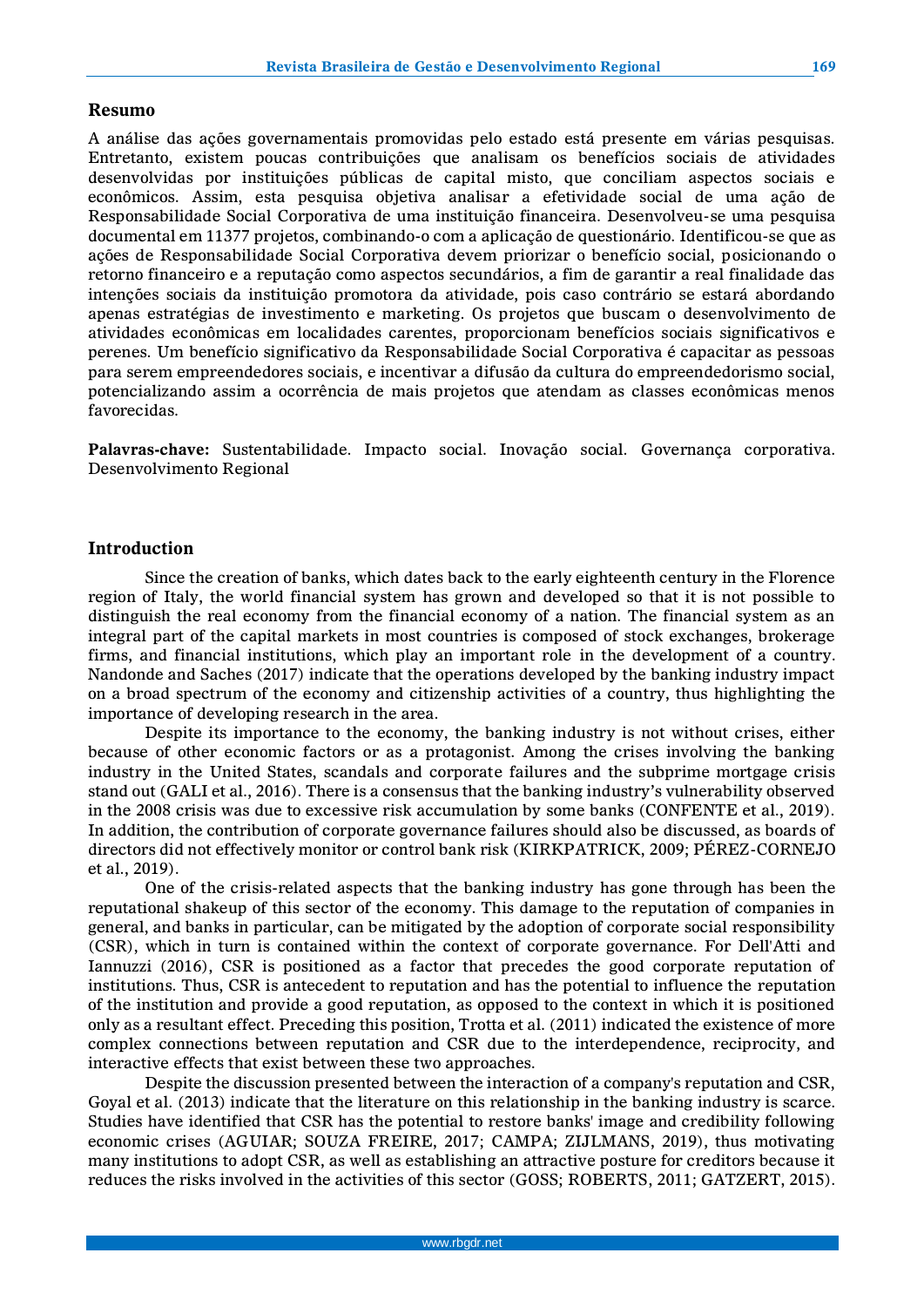Another relevant aspect highlighted by Peters et al. (2011) is that after the 2008 crisis, international investments in emerging countries established greater interest in effective corporate governance and CSR mechanisms to mitigate the risks involved in financial operations. For Kühn et al. (2018), CSR in developing countries is receiving increasing attention from academics; however, empirical research showing the impact of CSR actions is scarce.

Due to the low identification of empirical research supported by primary data on the social impact of CSR in the banking industry, this research presents the objective of analyzing the social effectiveness of a CSR action of a financial institution. This research is divided into six sections, namely this introduction that presents and justifies the study, the theoretical framework, the methodology employed, the results obtained, the discussion, and finally the conclusion.

## **Theoretical grounding**

The responsible performance of companies is a research theme that is expanding its position and receiving contributions from different areas of academia. This study uses the term corporate social responsibility, but the concept used approximates the proposition of Griffin and Prakash (2014), who use the term corporate responsibility (CR) to broaden the field of activity and the beneficiaries of organizations beyond the perspective of nearby locations, evolving to wider geographical spaces (BARNETT, 2013), thus enabling better generalization of the conclusions obtained.

## **Corporate Social Responsibility**

The incorporation of CSR by organizations from different business areas and countries is an important and significant factor for society. However, John et al. (2016) highlights the existence of a significant difference in banking industry governance in relation to the industrial sector, thus justifying further deepening of CSR research in this economic activity.

The CSR performed by the banking industry presents particularities that differentiate it from other sectors. Part of this difference is due to the fact that the activity performed by the banking industry promotes the theoretical integration of descriptive and normative perspectives in the field of business and society (DE GRAAF; STOELHORST, 2013). For Amini and Dal Bianco (2017), the positive effects of banking industry CSR are closely linked to the industrialization stage of the country. For these authors, the less developed a country's economy is, the greater the scope of the CSR actions undertaken. Rossouw (2005) opposes this approach: for this author the characteristics related to a country's national business system influence CSR more than its stage of development. The author also infers that multinational companies are more likely to adopt CSR than those that operate exclusively in their home country. Additionally, the author states that the practice of CSR performed by multinationals tends to reflect the reality of the country of operation, not that of the organization's origin.

For Nandonde and Sachs (2017), CSR in the banking industry is important in countries with the least developed economies, as it supports projects that seek to mitigate environmental and social deficiencies. These authors highlight the collaboration of CSR in the banking industry to mitigate environmental problems such as soil degradation, illegal logging, and overexploitation of natural resources such as mining and fishing; moreover, in the social sphere there are actions that help in social services such as education and health. Thus, the CSR of the banking industry should not be guided solely by philanthropy (GARDBERG et al., 2019), although this aspect is positioned as a positive element of the perception by society and is common practice in many countries with less economic development (KÜHN et al., 2018). It is worth mentioning that social entrepreneurship and social innovation have a significant and perennial impact on the solution to social and environmental problems.

The practice of CSR in the banking industry has the potential to impact both reputation and economic performance (ORLITZKY et al., 2011). It is noteworthy that Barnett (2019) proposes that companies obtain benefits from CSR in their business only when they serve primary stakeholders – that is, those who are most closely related to the institution's economic activities – and establish doubts as to the effective possibility of obtaining financial performance by meeting the needs of society. For Dincer et al. (2014), CSR activity in the banking industry is positive, but it is necessary to evaluate the promotional activities performed. For these authors, banks that disregard promotional activities have lower profit margins, and those that only strive for advertising and public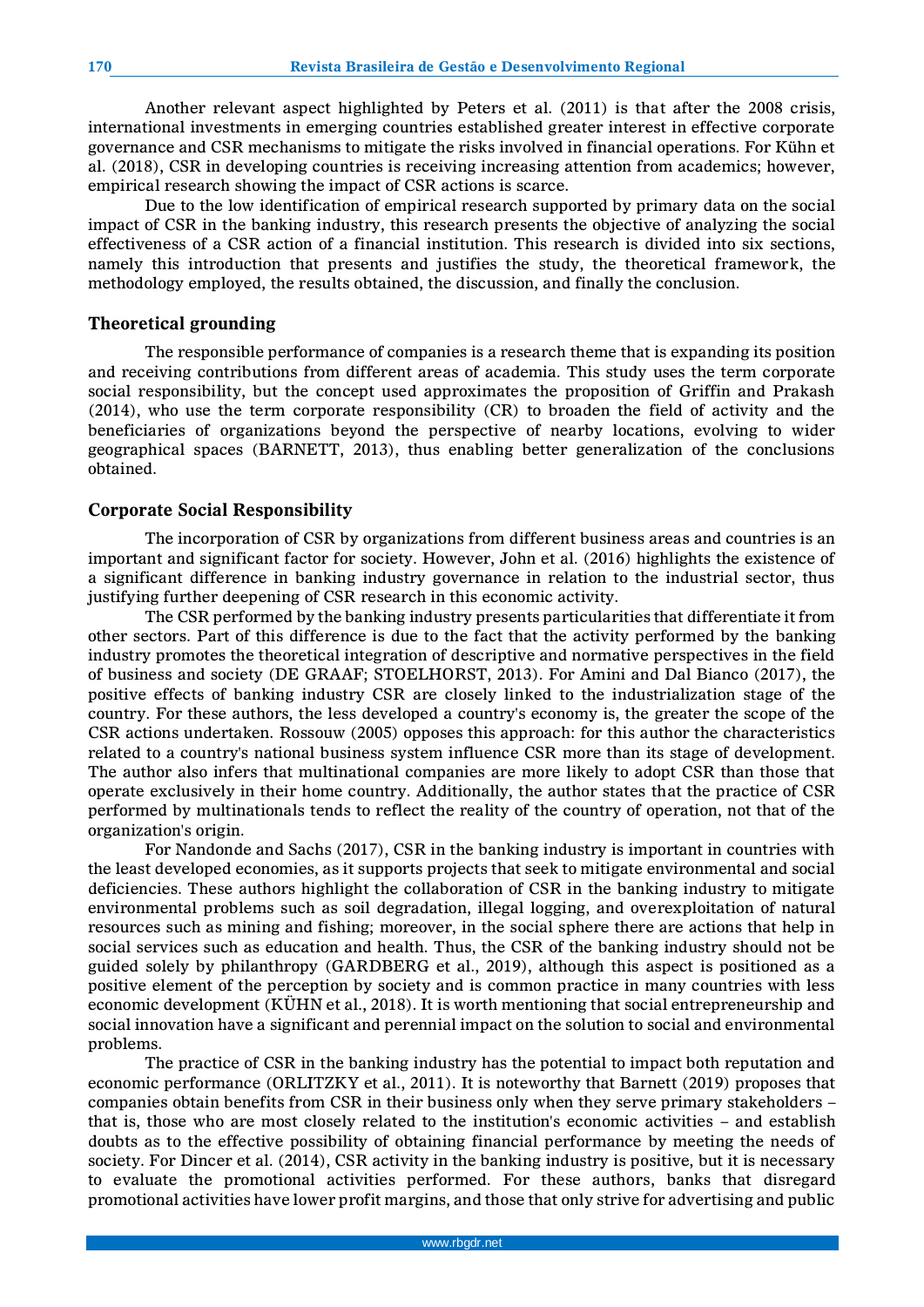relations hardly make up for their spending. However, when there is coordination between the practices and the promotion of CSR, it is possible to see a higher profit margin in the institution. The perspective adopted by the authors guides CSR on financial parameters and reputation, not considering the main element, the social impact of the developed activity.

An interesting perspective is established by Chun et al. (2019), who discuss aspects related to "being good" and "looking good." For these authors, "being good" and "looking good" should not be interpreted as dichotomous and mutually exclusive conditions, but as a cause-and-effect relationship. Dell'Atti and Iannuzzi (2016) point out that CSR in the banking industry has two important roles: the first as a motivational element for reputation development; and the second as a mitigating agent for unwanted consequences at times when the institution undergoes a credibility crisis. From this perspective, the adoption of CSR by the banking industry expands from a factor designed to establish a good reputation into a risk mitigation agent. Thus, for Samy et al. (2010), CSR is not positioned as a cost for the institution, but as an essential factor for business continuity in an increasingly competitive economic environment.

Expanding the analysis on the economic aspects of the banking industry's adoption of CSR, the research by Shen et al. (2016) makes it possible to identify other benefits of this relationship. For these authors, banks with CSR have superior returns on assets and equity compared with institutions that do not perform this approach. Supporting this understanding is the research by Wu et al. (2017), who found that high CSR engagement improves the performance of return on assets (ROA), return on equity (ROE), NonII (noninterest income-to-total assets ratio), and NPL (non-performing loans); the only exception identified in this behavior was the indicator NII (net interest income-to-total assets ratio). Similar results are found in searches by Rose (2016) and Lafuente et al. (2019).

#### **Social Entrepreneurship**

Although the understanding of the factors that motivate people to engage in CSR activities is not yet consolidated (BASS; MILOSEVIC, 2018), some researchers establish propositions that contribute to the understanding of this approach.

Organizations, in most cases, exhibit different behaviors due to cultural differences associated with their employees' local characteristics (VAN DEN HEUVEL et al., 2014), as well as influencing aspects related to personal factors, such as gender and disposition to social engagement. Thus, CSR is more closely linked to the tradition and corporate values of the institution that promotes it (YIN, 2017). However, one study indicates that in the banking industry the better the relationship of organizations with their employees and corporate governance, especially CSR, the greater the likelihood that the institution will perform better financially (ESTEBAN-SANCHEZ et al., 2017).

The CSR implementation process presents difficulties related to the complexity of institutions, which in turn generate various types of tensions between the social, environmental, and economic elements and the managers involved (HUNOLDT et al., 2018). Thus, companies that commit to CSR must ensure that their managers have the appropriate skills to perform the activities involved in the process (OSAGIE et al., 2019), which vary according to the position held by the agent and the business logic.

The organization's management of CSR incorporates the context that associates the creation of social value with corporate entrepreneurship, establishing space for the development of social entrepreneurship. In this context, Kuratko et al. (2017) even propose a scale of corporate social entrepreneurship, in order to enable managers to analyze whether the perceived environment of social corporate entrepreneurship is creating social and financial value for the institution. This approach establishes the incentive perspective of organizations in the qualification of managers to act as social entrepreneurs.

Social entrepreneurship establishes a protagonist role in society's perception of the company, because it is a tool used to overcome social problems and assist in sustainable development (BOZHIKIN et al., 2019), thus expanding the importance of social entrepreneurs' performance, as well as their qualification process. It is noteworthy that companies also need to qualify their employees for this proposal, as social entrepreneurship is an increasingly employed model in addressing social issues in resource-constrained contexts (ORTBAL et al., 2016).

Acting as a social entrepreneur requires the development of specific skills for this activity. There is a perception of the need for greater attention of the education system to social development (BIKSE et al., 2015), despite the identification of a growing number of academic and professional institutions interested in developing curricula aimed at social entrepreneurs, and to efficient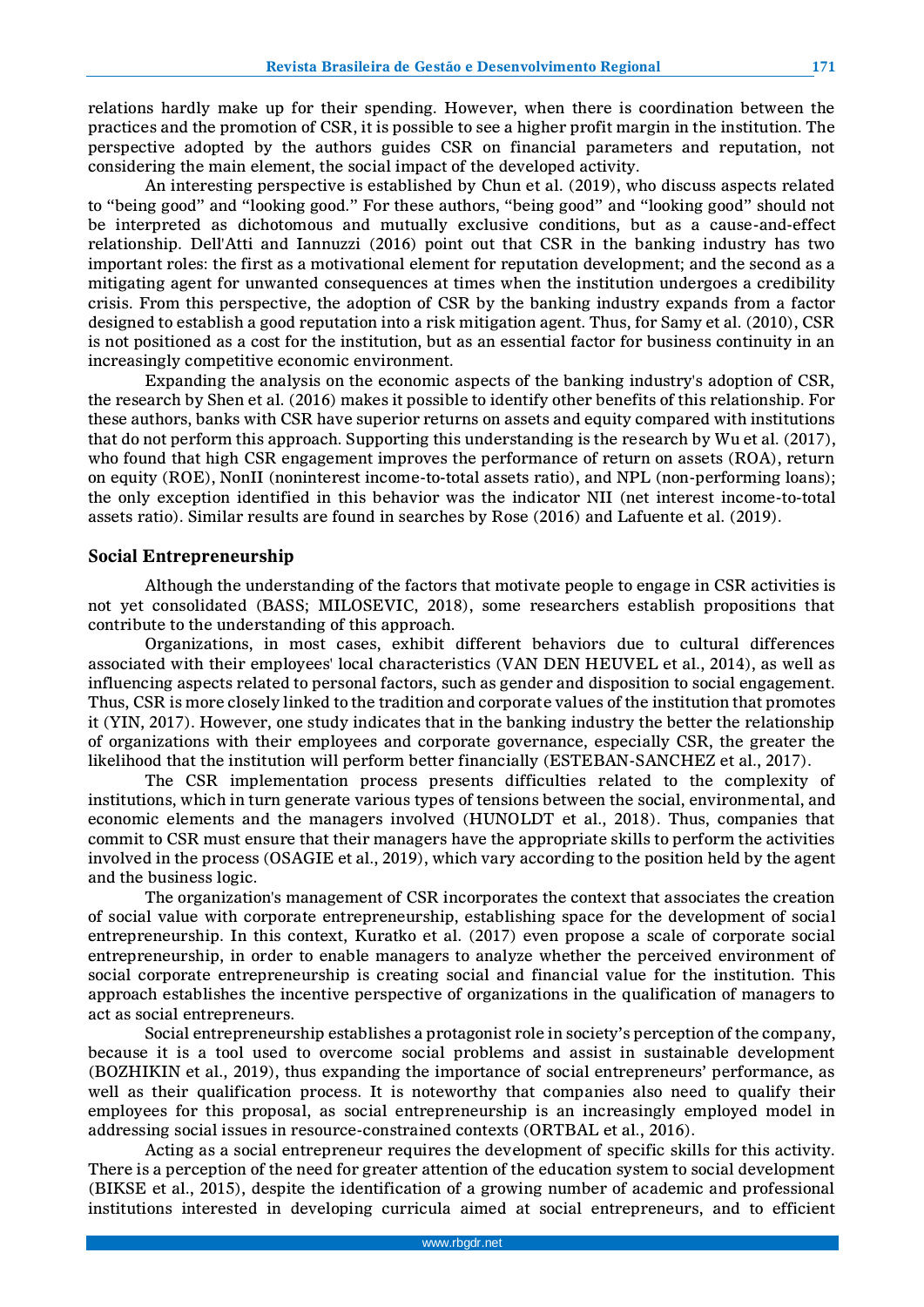management of social enterprises (ORTBAL et al., 2016). Proper social entrepreneurship performance should enable adequate social impact for beneficiaries (RAWHOUSER et al., 2019). It is worth highlighting the importance of measuring the social impact resulting from the activity implemented.

Social entrepreneurship activity is involved in several perspectives of action. One of these perspectives is the breadth of action, which can vary from institutional work that embraces people in a macro-social approach, to a located and micro-social activity aimed at meeting specific social demands (CHANDRA; SHANG, 2019). This perspective is not dichotomous, and it may be possible to identify multilevel interventions combining micro and macro coverage of actions.

Another perspective that differentiates social entrepreneurs is the motivation to pursue the activity (BRÄNDLE et al., 2018). For Fauchart and Gruber (2011) there are three different types of social identity: Darwinians, communitarians, and missionaries. Darwinian entrepreneurs propose professional performance and have their own motivation based on economic aspects. Communitarian entrepreneurs work with communities of interest because they have a strong identity, and their evaluation is based on loyalty to group members. Missionary entrepreneurs seek the creation of projects that are beneficial to society at large, and their assessment is guided by the perception of making the world better (FAUCHART; GRUBER, 2011; SIEGER et al., 2016; BRÄNDLE et al., 2018).

The research by Mottiar et al. (2018) highlights the importance of social entrepreneurship in rural activities. According to the authors, social entrepreneurs develop activities such as prospecting business opportunities, catalyzing efforts around a joint work architecture, which often develops cooperative companies.

The performance of the social entrepreneur can potentially impact the advancement of society and companies. By acting in most cases on social gaps that have been unresolved so far, social entrepreneurs develop many creative solutions, thus positioning themselves as an important creative agent and stimulator of social innovation (CARBERRY et al., 2019).

## **Material and methods**

This section presents the methodological procedures used and the techniques employed to meet the proposed objective. The research considers a financial sector company, specifically a multiple bank, which is publicly traded in the market, but with shareholder control by the Brazilian government.

The research analyzes CSR based on the performance of the institution's project called Business Plan of Sustainable Regional Development (Plano de Negócio de Desenvolvimento Regional Sustentável [PNDRS]) which is developed solely by the analyzed institution. The investigation had access to data from 2012 to 2016. The time interval adopted for data collection ranges from the initial implementation phase to the maturity period of continuity of actions. The choice of this period is justified because it encompasses both the implementation of the project that incorporates the largest investments in training the actors (agency manager) responsible for the development of the PNDRSs, and the moment in which the project is developed organically by the institution. During the analyzed period, 11,377 PNDRSs were identified distributed in the 26 states of the federation and the federal district. The project PNDRS developed by the institution relies on the use of human resources allocated in its bank branches, to help in the elaboration and execution of business plans, both for activities already in progress and for new projects.

From a generic perspective, PNDRS consists of the activity developed by the bank's branch manager with people or small economic activities that are located in its surroundings and with difficulty in maintaining their activities, including the possibility of closing the business. Once this potential PNDRS participant is identified, the bank branch manager prepares a business plan to assist in the recovery and development of the economic activity in question. In this process it is worth highlighting the following points: i) the bank manager received previous training; ii) there is an incentive expressed through the target plan to be met by the agency; iii) PNDRS does not involve borrowing or donating funds from the bank to participants; iv) the PNDRS participant need not be a client of the bank; and v) the PNDRS participant acts voluntarily and with autonomy to withdraw from the plan at any time.

The research employed two techniques for data collection. The first technique used was documentary analysis of the institution's documents. The second technique used was a survey applied to the bank employees analyzed. It is worth mentioning that according to Mayoh and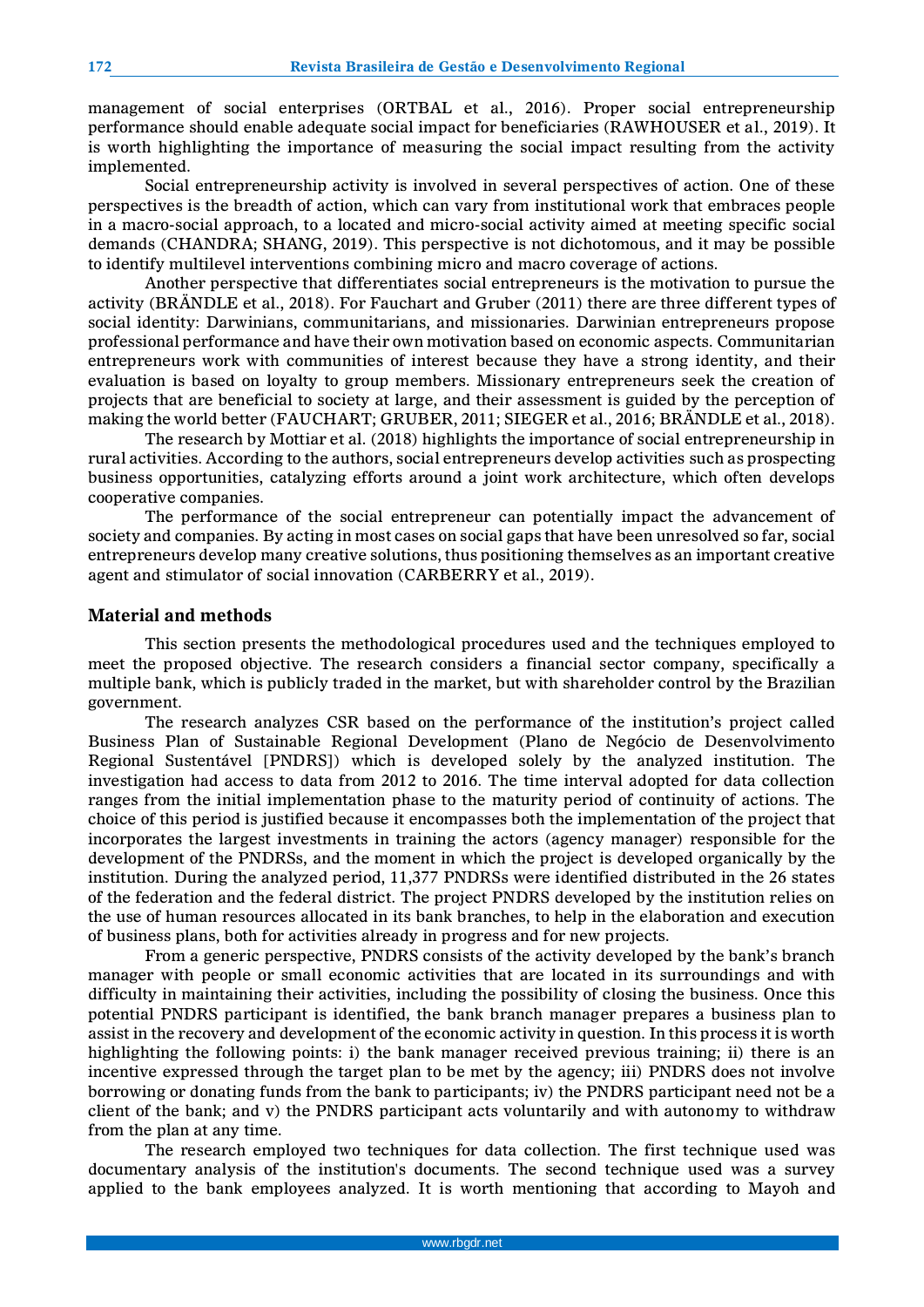Onwuegbuzie (2015), the use of combined techniques in data collection enhances the better understanding of the phenomenon under analysis.

The documentary research was based on data provided by the organization and available on its intranet system. The data obtained are for the internal use of the company, and their use for academic purposes required authorization by the responsible board. The authorization was granted considering the information security aspects contained in the institution's internal normative instructions, which do not authorize the use of its name in academic works. Due to the restriction of disclosing the name of the institution, this work established the fictitious name of "Banco" to designate the institution under analysis. For data analysis, the activities developed were divided into four segments: agribusiness, commerce, industry, and services. The documentary research was adequate to collect social data on the intervention performed by PNDRS according to the approach proposed by Nash and Corner (2016).

These quantitative data were treated using the data mining technique, because, as indicated by Witten et al. (2016), this conduct enables the extraction of information from big data. Information was obtained through the application of algorithms specifically defined according to the information required for the research.

The second technique was a questionnaire (16 closed questions, with Likert scale) applied to employees involved in the PNDRSs of the agencies in which they worked. The questionnaire was applied between June and August 2018). The selection of respondents was by convenience considering the PNDRS database across the country. The employees invited to answer the questionnaire remain contractors of the institution, but in some cases not in the same agency or activity as when the project was developed. Preference was given to unit management or middle management staff. The electronic questionnaire was built upon Google Forms and was sent to 63 employees, chosen by convenience, in October 2017, totalizing 52 responses (82,5% response rate). The analyzed institution has high mobility among employees, due to promotion of position, change of activity performed or even change of agency of action. This endogenous characteristic of the institution reduced to a total of 432 potential interviewees (the research adopted as the interviewee's eligibility variable, the professional respondent to continue working in the activity of interest to the research), so the sample used represents 12% of the population. Considering the objective of the paper was analyzing the social effectiveness of a CSR action of a financial institution, the survey brings the employees point of view of the phenomena which complements the documentary analysis.

The combined use of the techniques presented enabled the development of knowledge and the refinement of the theory, as proposed by Sampieri et al. (2006). This research is not characterized as quantitative, the researchers met the propositions made by Crane et al. (2017) in order to ensure adequate methodological robustness. It is noteworthy that the data obtained in this study are primary and obtained directly from the analyzed company, distancing the study from research using data from sustainability reports (ROSSOUW, 2005; SAMY et al., 2010; NANDONDE; SACHS, 2017; KÜHN et al., 2018) that have already been treated and potentially do not allow a high degree of detail in the information, as observed in this study.

#### **Results**

Banco was founded in 1808 in the city of Rio de Janeiro and positions itself as a legal entity governed by private law, an open joint stock company. Its controlling shareholder is the Brazilian Federal Union, which holds 54.40% of the capital, divided into 50.73% of the National Treasury and 3.67% of the Sovereign Fund.

With a presence throughout Brazil and abroad, in 2017 the company had a structure composed of 5,440 branches and 102,950 employees, with assets that totaled R\$ 1,437 trillion (US\$ 430 billion) in 2016, positioning itself as the largest financial institution in Brazil.

The sustainability strategy is present in the company via socio-environmental responsibility governance, in which sustainability principles are incorporated in the planning and execution of its actions through the sustainability plan. The sustainability plan reflects the goals of the 2030 Agenda and the Sustainable Development Goals (SDGs) launched by the United Nations (UN) in 2015, as well as the Socio-Environmental Responsibility Policy itself.

In the context of corporate governance, Banco devotes its attention to addressing social and environmental responsibility through the Specific Socio-Environmental Responsibility Policy (Política Específica de Responsabilidade Socioambiental [PRSA]). Within the scope of PRSA is Sustainable Regional Development (Desenvolvimento Regional Sustentável [DRS]), which is a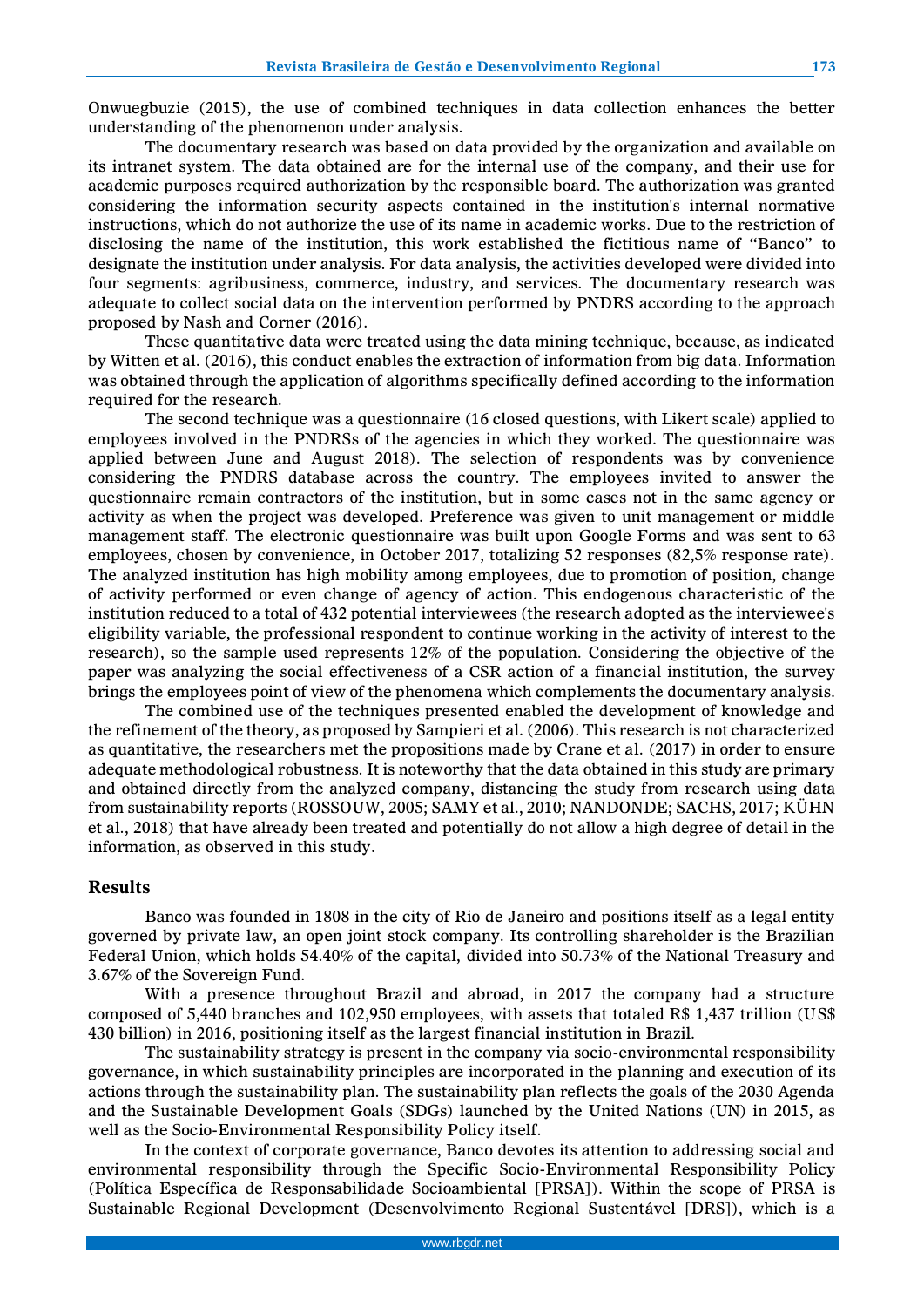business strategy that seeks to promote the development of communities through the support of economically viable, socially fair, and environmentally sound productive activities.

The DRS Business Strategy was established in 2003 in the financial institution, with the purpose of promoting the development of the regions where it operates, through the generation of work and income in a sustainable manner. DRS seeks socioeconomic and environmental development, supported by productive activities in urban and rural areas, focusing on strengthening associations, cooperatives, family farming, and entrepreneurship. With its own methodology the DRS Business Strategy is divided into three modules. 1st Preparation: i) Awareness Raising and Empowerment; ii) Choice of Productive Activities; iii) Constitution of DRS Members. 2nd Structuring: i) Diagnosis; ii) DRS Business Plan; iii) Analysis and Dispositions. 3rd Management: i) Implementation; ii) Monitoring; iii) Evaluation.

The PNDRS arises when participants propose the objectives and actions that will be needed to address the difficulties encountered and may provide opportunities. The partners (government, companies and society) and other participants assume their share of responsibility for the necessary actions, which will enable achievement of the goals and maintain the sustainability of activities. The DRS Business Plan is intended for sustainable businesses, which seek to (i) promote socioproductive inclusion through the generation of work and income; (ii) strengthen family farming and urban entrepreneurship; (iii) boost associativism and cooperativism; (iv) expand financial inclusion and social affairs; and (v) encourage local protagonism. Table 1 presents the distribution of PNDRS activities throughout the Brazilian territory from 2012 to 2016.

| Region    | State of the Union      | 2012  | 2013  | 2014           | 2015           | 2016           | Total  | $\%$       | Agencies |
|-----------|-------------------------|-------|-------|----------------|----------------|----------------|--------|------------|----------|
|           | São Paulo               | 680   | 465   | 278            | 237            | 186            | 1846   | 16.226     | 1,154    |
| Southeast | Rio de Janeiro          | 190   | 149   | 34             | 34             | 15             | 422    | 3.7092 286 |          |
|           | Minas Gerais            | 376   | 312   | 121            | 115            | 112            | 1036   | 9.1061 478 |          |
|           | Espírito Santo          | 43    | 38    | 26             | 26             | 25             | 158    | 1.3888 95  |          |
|           | Paraná                  | 290   | 238   | 153            | 149            | 147            | 977    | 8.5875 312 |          |
| South     | Rio Grande do Sul       | 253   | 194   | 69             | 65             | 61             | 642    | 5.643      | 354      |
|           | Santa Catarina          | 183   | 165   | 116            | 114            | 111            | 689    | 6.0561     | 266      |
|           | Acre                    | 33    | 14    | 9              | 9              | 9              | 74     | 0.6504     | 22       |
|           | Amazonas                | 55    | 42    | 21             | 21             | 21             | 160    | 1.4063 43  |          |
| North     | Amapá                   | 8     | 5     | $\overline{4}$ | 3              | 3              | 23     | 0.2022 18  |          |
|           | Pará                    | 95    | 31    | 26             | 26             | 26             | 204    | 1.7931     | 116      |
|           | Roraima                 | 43    | 30    | 6              | $\overline{7}$ | $\overline{7}$ | 93     | 0.8174 14  |          |
|           | Rondônia                | 16    | 10    | 14             | 14             | 14             | 68     | 0.5977 47  |          |
|           | <b>Tocantins</b>        | 50    | 29    | 16             | 16             | 15             | 126    | 1.1075 40  |          |
|           | Alagoas                 | 109   | 99    | 24             | 25             | 21             | 278    | 2.4435 56  |          |
|           | <b>Bahia</b>            | 320   | 276   | 129            | 124            | 122            | 971    | 8.5348 288 |          |
|           | Ceará                   | 237   | 185   | 111            | 106            | 57             | 696    | 6.1176 143 |          |
| Northeast | Maranhão                | 141   | 111   | 58             | 57             | 49             | 416    | 3.6565     | 107      |
|           | Paraíba                 | 170   | 104   | 57             | 55             | 53             | 439    | 3.8587 78  |          |
|           | Pernambuco              | 182   | 95    | 40             | 36             | 35             | 388    | 3.4104 154 |          |
|           | Piauí                   | 92    | 66    | 25             | 23             | 23             | 229    | 2.0128 64  |          |
|           | Rio Grande do Norte     | 115   | 91    | 52             | 52             | 49             | 359    | 3.1555 73  |          |
|           | Sergipe                 | 99    | 59    | 19             | 17             | 14             | 208    | 1.8282 45  |          |
|           | <b>Distrito Federal</b> | 39    | 30    | 6              | 4              | 4              | 83     | 0.7295 100 |          |
| Midwest   | Goiás                   | 140   | 110   | 32             | 29             | 28             | 339    | 2.9797 165 |          |
|           | Mato Grosso do Sul      | 65    | 49    | 22             | 20             | 19             | 175    | 1.5382 84  |          |
|           | Mato Grosso             | 95    | 64    | 46             | 46             | 27             | 278    | 2.4435     | 109      |
| Total     |                         | 4,119 | 3,061 | 1,514          | 1,430          | 1,253          | 11,377 | 100%       | 4,711    |

**Table 1.** Quantity of Sustainable Regional Development Business Plan by states that make up Brazil

Source: Prepared by the authors based on research data.

Note: The number of agencies featured in the last column was collected in June 2019 from the Central Bank of Brazil website.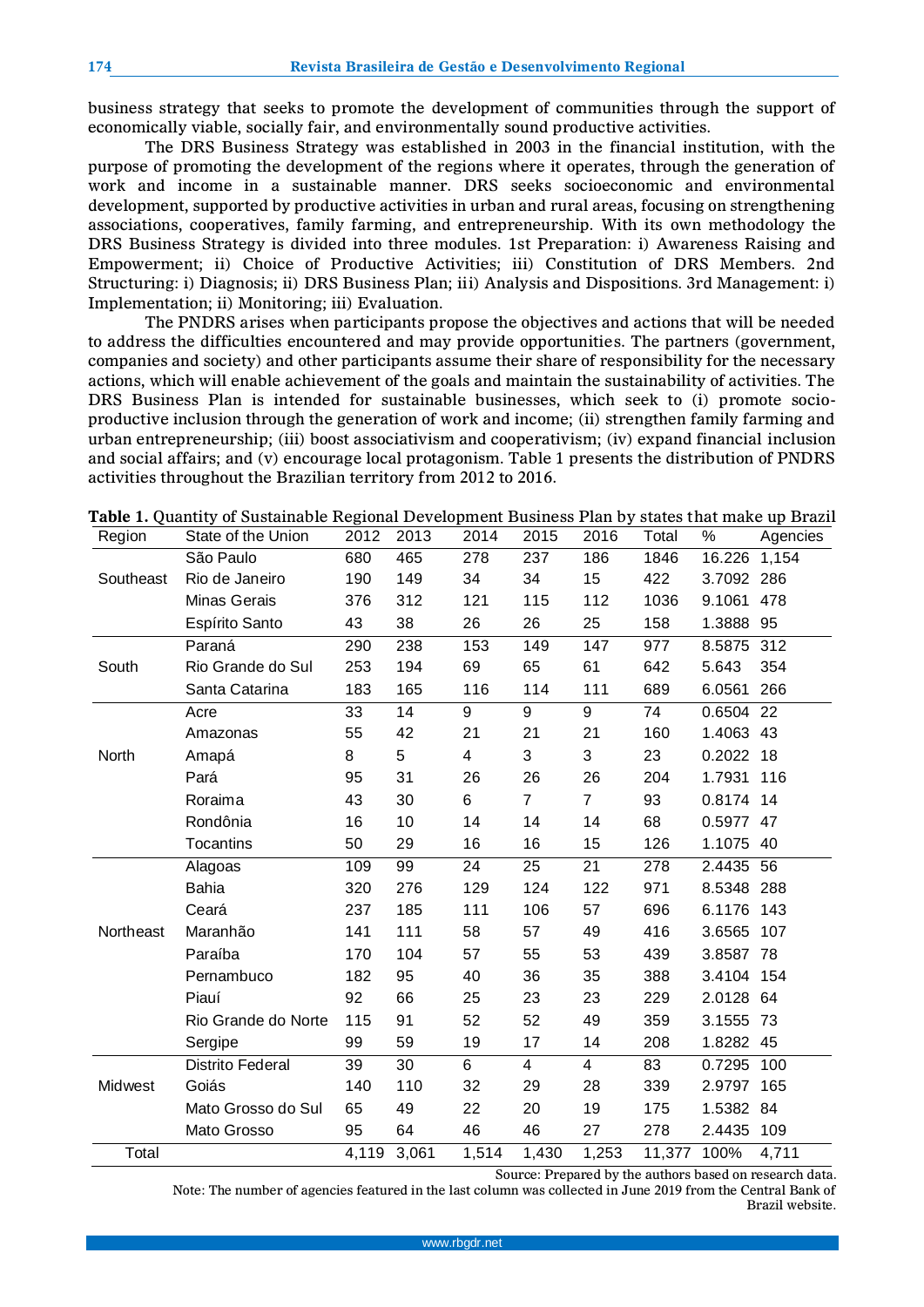Table 1 presents a heterogeneity of PNDRS performance by Brazilian states, with São Paulo being the largest beneficiary at 1,846 (16.2%) and Amapá with the lowest performance at 23 (0.2%). This PNDRS discrepancy is associated with population concentration in each region and its economic development. Thus, the regions with greater economic development reflected a greater volume of actions developed by the institution. It should also be noted that the higher the number of people and economic activities, the higher the concentration of bank branches in their respective locality. Thus, it is observed that a higher level of economic activity in a place is also reflected in greater economic initiatives in the less favored economic classes.

Another aspect to consider is the reduction in the number of PNDRSs in the period from 2012 to 2016. This reduction is associated with the maturity of projects developed by PNDRS, which required less support from Banco managers.

The difference between Brazilian states is not only in the volume of economic activity, but also in the nature of the activity developed, since in the south and southeast regions there is a greater volume of industrial and service activities, while in the midwest there is a predominance of agribusiness activities. Thus, Table 2 presents the distribution of PNDRSs according to sectors of activity, following the classification adopted by Banco.

|                     | ັ     |      |      |      |        |                    |                   |                        |
|---------------------|-------|------|------|------|--------|--------------------|-------------------|------------------------|
| Activity<br>Sectors | 2012  | 2013 | 2014 | 2015 | 2016   | Total by<br>Sector | $%$ by<br>Sector  | Number of<br>subgroups |
|                     |       | 2,07 | 1.12 | 1.08 |        |                    |                   | 27                     |
| Agribusiness        | 2,725 | 8    | 8    | 3    | 970    | 7.984              | 70.18             |                        |
| Trading             | 442   | 306  | 126  | 113  | 98     | 1,085              | 9.54              | 12                     |
| Industry            | 632   | 434  | 203  | 187  | 155    | 1,611              | 14.16             | 5                      |
| services            | 320   | 243  | 57   | 47   | 30     | 697                | 6.12              | 2                      |
|                     |       | 3,06 | 1.51 | 1.43 | 1,25   |                    |                   | 46                     |
| Total per vear      | 4,119 | 1    | 4    |      | 3      | 11,377             | 100               |                        |
|                     |       |      |      |      | $\sim$ | $\sim$             | .<br>$\mathbf{H}$ | $\sim$                 |

|  |  |  |  |  |  | <b>Table 2.</b> Sustainable Regional Development Business Plan by Economic Activity Sectors |
|--|--|--|--|--|--|---------------------------------------------------------------------------------------------|
|--|--|--|--|--|--|---------------------------------------------------------------------------------------------|

Source: Prepared by the authors based on research data.

Table 2 shows that most of the projects were concentrated in the agribusiness sector, accounting for 70.18% in the period analyzed. The industrial sector was second and benefited from 14.16% of the projects, followed by trading with 9.54% and services with 6.12%. The data indicate the agribusiness sector as the largest beneficiary of PNDRS, which highlights a relevant aspect of the project: that the greatest benefits were focused on rural areas with low economic activity. Thus, localities with smaller social arrangements received incentives for the regional development of their locality.

The combination of the results obtained in Tables 1 and 2 indicates that even the actions developed in the states with the best economic performance took place in less favored locations. This establishes in this scenario the perspective of Banco's activity to collaborate with the social and economic development of the neediest locations.

One of Banco's focus points is to measure annually the number of people who directly, or indirectly, benefit from the project. In this case, when the project is developed by cooperatives, all members of the cooperatives and their dependents are computed in this indicator. The institution does the annual survey, so if a project lasts three years, the beneficiaries will be counted in these three years. The criterion used by Banco overestimates the total beneficiaries of the program; however, this is not inconsistent, as it portrays the breadth of its actions in society.

Of the 11,377 PNDRSs implemented by the bank from 2012 to 2016, a total of 4,451,351 beneficiaries of sustainability actions were identified, divided into two groups. The first group with 4,412,807 beneficiaries is related to individuals. The second group with 38,544 beneficiaries is identified as legal entities. Table 3 shows the total beneficiaries, broken down by total amount, by gender, and by type of person (individuals or legal entities).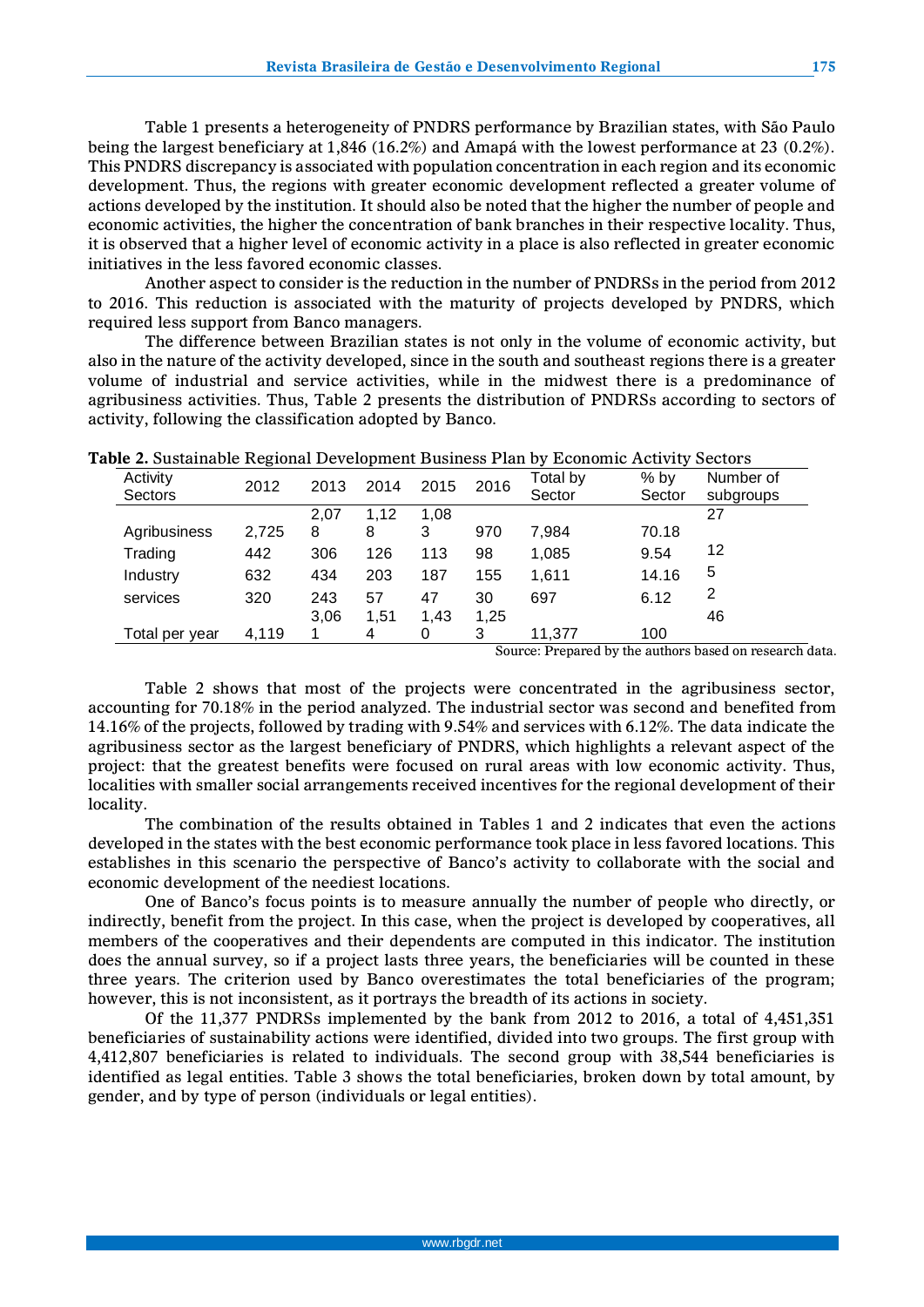|           |              | <b>Beneficiarie</b> | by       | <b>Beneficiarie</b> | by entity | Number       | Averag |        |
|-----------|--------------|---------------------|----------|---------------------|-----------|--------------|--------|--------|
|           | Total        | s                   | gender   | s                   |           | οf           | e in   | Annual |
| Region    | beneficiarie | Male                | Female   | Individuals         | Legal     | <b>PNDRS</b> | the    | averag |
|           | s            |                     |          |                     | entities  | s            | period | e      |
| Southeas  | 1,469,899    | 949,452             | 495,000  | 1.444.452           | 25,447    | 3,462        | 417    | 104    |
|           |              |                     |          |                     |           |              |        |        |
| Northeast | 1,375,857    | 804,821             | 567,789  | 1,372,610           | 3,247     | 3,984        | 344    | 86     |
| South     | 974,476      | 649,618             | 319,738  | 969,356             | 5,120     | 2,308        | 419    | 105    |
| Midwest   | 362,027      | 234,664             | 123,533  | 358,197             | 3,830     | 875          | 409    | 102    |
| North     | 269.092      | 179,332             | 88,860   | 268,192             | 900       | 748          | 358    | 89     |
| Total     | 4,451,351    | 2,817,887           | 1,594,92 | 4,412,807           | 38,544    | 11,377       |        |        |
|           |              |                     | 0        |                     |           |              |        |        |

Source: Prepared by the authors based on research data.

Note: The sum of male and female beneficiaries totals 4,412,808, excluding the 38,544 that are legal entities, in which there is no way to make the distinction.

Table 3 presents average values of beneficiaries per year very close to each other, with the highest index in the south region with an average of 105, and the lowest index in the northeast with an average of 86 beneficiaries per project each year by the PNDRS. These average values of beneficiaries express a high capacity of PNDRS to serve people with lower purchasing power. However, a surprising figure is the difference observed between male beneficiaries (2,817,887 people) and female beneficiaries (1,594,920 people). There is no justification for this discrepancy, given that, according to the criteria adopted by Banco, a project requested by a man would present all his family as beneficiaries, including his wife and children, whether boys or girls. This context establishes an important variable for future studies. Another discrepant aspect observed in the data is the difference between beneficiaries as individuals (4,412,807) and as corporations (38,544). In this case it is possible to infer that the discrepancy is a result of the profile of the beneficiaries, because often the applicants act cooperatively but informally; that is, without having a record of acting as a company. This fact stems from the very essence of the PNDRS that seeks to help the poorer social class, and which often acts in the informal economy. An interesting analysis is the combination of the number of beneficiaries of PNDRS by sector of the economy and by region of the country, as shown in Table 4.

| <b>Activity sectors Midwest</b> |         | Northeast North   |         | Southeast South             |        | Total             | $\%$  |
|---------------------------------|---------|-------------------|---------|-----------------------------|--------|-------------------|-------|
| Agribusiness                    | 316.617 | 1,113,415 223,388 |         | 958,090                     |        | 908,417 3,519,927 | 79.08 |
| Industry                        | 8.913   | 142.796           | 14.111  | 219,234                     | 31.949 | 417.003           | 9.37  |
| Services                        | 18.551  | 58.034            | 9.170   | 176,331                     | 16.503 | 278,589           | 6.26  |
| Trading                         | 17.946  | 61.612            | 22.423  | 116.244                     | 17.607 | 235.832           | 5.29  |
| Total                           | 362.027 | 1,375,857         | 269,092 | 1,469,899 974,476 4,451,351 |        |                   | 100   |

**Table 4.** Beneficiaries by Region and Sector of Activity

Source: Prepared by the authors based on research data.

The data presented in Table 4 are in line with the analyses performed so far, with one exception, the number of agribusiness beneficiaries in the northeast region, which has a higher concentration than the other combinations under analysis. This fact indicates the lack of support for the agribusiness sector in the northeast region, which is partly met by the PNDRS.

Based on the results observed by the PNDRS, an issue that arose during the investigation phase was how Banco employees, directly involved with the activity, interpret the actions taken by the institution. This initiative sought to identify employees' perceptions of the CSR actions undertaken by the institution, and their impact on financial sustainability. To identify this perception, a questionnaire was applied, which questions were measured in a five-point Likert Scale. In which values close to 5 express the highest agreement of the employees.

The employees interviewed identified that Banco's execution of PNDRS is an action that enhances all stakeholders involved (mean=4.19, std=0.99); the development of sustainability practices that favor beneficiaries (mean=3.96,  $std=1.03$ ); and the potential to position itself with a competitive advantage for the institution (mean=4.02, std=1.13). The analysis of employees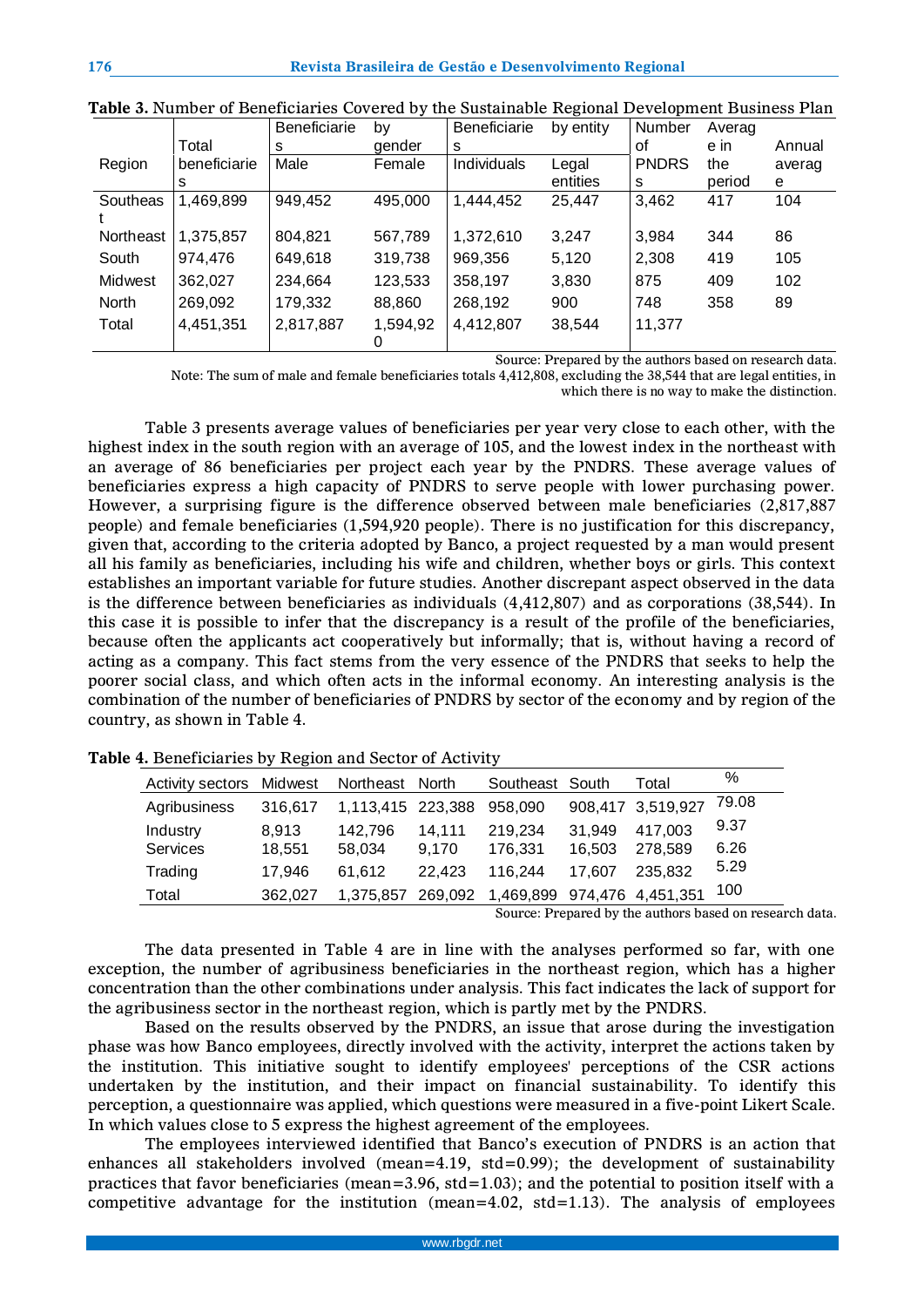highlights the benefits arising from the program, both for society and for the institution itself, showing that consistent CSR actions enhance positive impacts on the institutions' workforce.

One of the highlights indicated by the employees is the fact that support is provided by the agency manager (mean=3.96, std=1.05), who is located close to the place where the PNDRS is developed, so the actions taken are very close to the needs of the locality. This fact allows for greater proximity between the parties, establishing a relationship informality that helps the beneficiary contact the agency manager. It is identified with these results that the agency manager, who position themselves as agents in charge of developing the institution's CSR actions, interpreted their engagement in the project as adequate and productive.

Employees identify PNDRS as a consistent Banco action in the development of its CSR and the robustness of its corporate governance (mean= $4.08$ , std= $1.08$ ). In addition, they interpret PNDRS as an action identified as appropriate by both their clients and their shareholders, thus acting as an agent for strengthening the institution's image and perpetuity through the sustainability practices developed (mean=4.00, std=1.12). However, despite the benefits for the institution, employees stress that the most important and relevant aspect of PNDRS is to collaborate in the development of more economically vulnerable social arrangements (mean= $4.12$ , std= $1.04$ ). In this context, employees indicate that the costs arising from the execution of the activities (costs related to the hours made available by the agency managers) are significantly lower than the social benefits resulting from the PNDRS. The employees interviewed express the understanding that the development of the CSR project has repercussions for the market and to shareholders, thus enhancing greater strength to its institution's social capital.

In this way it becomes evident that Banco's activities in the realization of PNDRS are disseminated by its employees, who support the execution of the project and classify the effort made as necessary for the economic and social development of the neediest communities. It is also noteworthy that employees expressed the understanding that the actions developed play a fundamental role in establishing the image of the institution as an agent of social promotion in the country.

## **Discussion**

This section discusses the results of the research against the theoretical framework. The first aspect to be analyzed is the fact that the 11,377 PNDRSs are diluted throughout the Brazilian territory, with a greater intensity in states with the largest concentrations of people. It is noteworthy that states that benefit the most are also those with the largest volume of agencies  $(4,711)$ , establishing an average of 2.4 PNDRSs per agency. The CSR project developed by the bank is aimed at assisting people who are located around the branches; however, as they are distributed throughout the national territory, the project establishes a result that covers the entire country. Banco's action is closely related to the approaches of De Graaf and Stoelhorst (2013) and Amini and Dal Bianco (2017) in that CSR development is closely linked to a country's development stage, highlighting the relevance of the project in a less developed economy, as addressed by Nandonde and Sachs (2017). The CSR project developed by Banco was supported by its organizational culture, but each agency acted according to the culture of the locality in which it operates, an approach that is in line with the proposal of Van den Heuvel et al. (2014).

The CSR project developed by Banco consists of a single line of action, that of assisting in the development of local businesses; however, the results were divided into the categories of agribusiness, commerce, industry, and services, which in turn are subdivided into a total of 46 subgroups. This configuration reflects the business system in Brazil, thus confirming Rossouw's (2005) approach. In this context, the approaches of Amini and Dal Bianco (2017) and Rossouw (2005) are not exclusive but complementary. The projects aimed at agribusiness accounted for 70.18% of the total, thus confirming Mottiar et al. (2018) approach to the relevance of CSR actions directed to rural areas.

The scope of attention of the project developed by Banco prioritized the economic activities carried out by the beneficiaries, which did not restrict the perspective of social services such as education and health, as proposed by Nandonde and Sachs (2017). Banco's actions are also not based on philanthropy, which is a common feature of developing countries (KÜHN et al., 2018; GARDBERG et al., 2019), but on social development supported by economic development. This approach reinforces the proposition of Samy et al. (2010) of the unfeasibility of disassociating economic goals from social ones.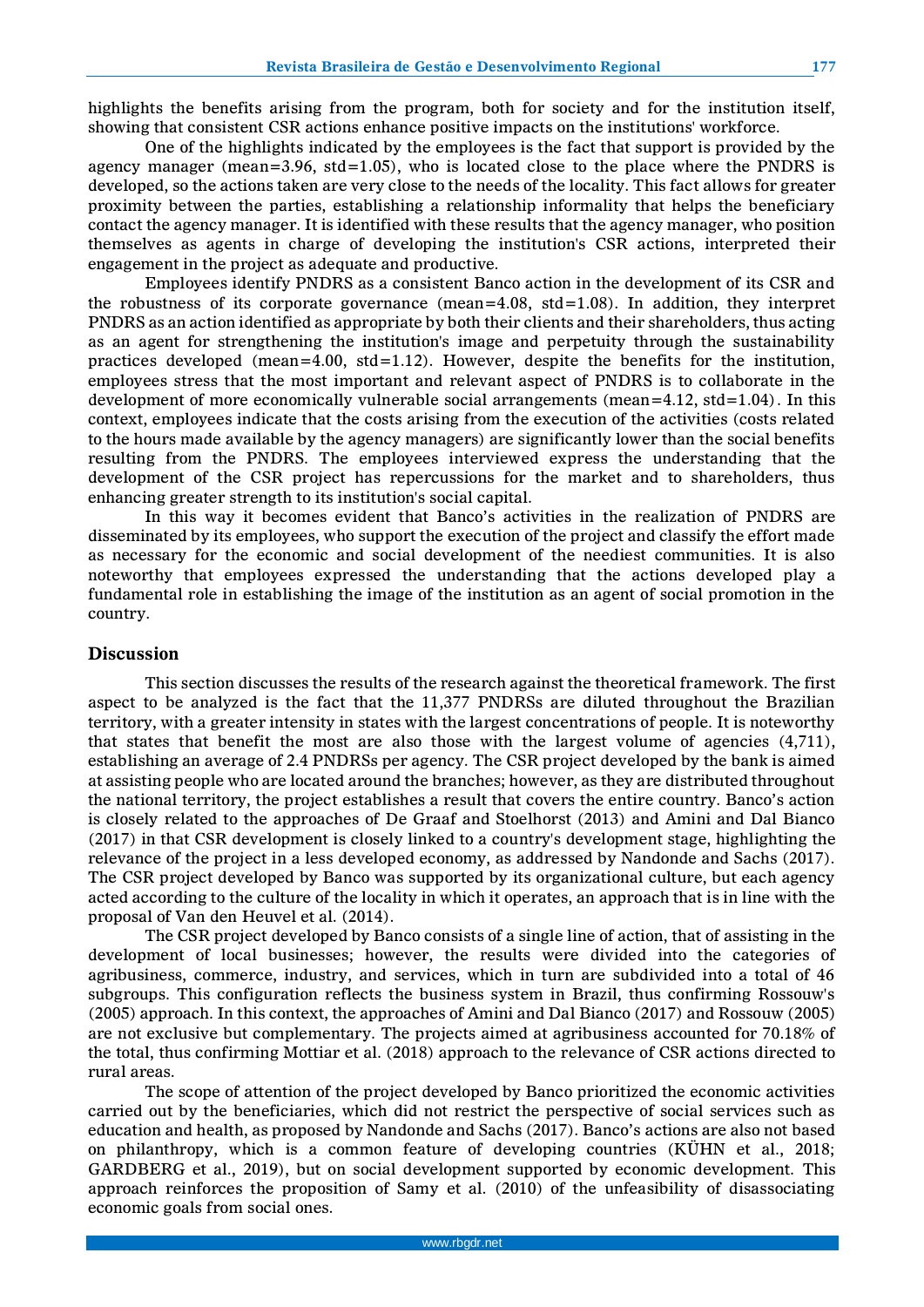The actions developed by Banco were aimed at people who were around its branches, regardless of whether they were its clients. This stance determined the performance of Banco branch managers to act as social entrepreneurs, identifying the stakeholders involved and also understanding their motivations and needs, as proposed by Ortbal et al. (2016). This position did not seek Banco's primary stakeholder, who would be of interest if Banco's primary purpose were to obtain benefits, as proposed by Barnett (2019). This stance for Banco established a position of "being good," as proposed by Chun et al. (2019), and not of "looking good." Corroborating this understanding is the fact that the project is not the subject of marketing action, and the results are not presented in the Sustainability Report. It is worth mentioning that it was not the object of this research to identify aspects related to Banco's financial performance, thus it does not resemble the research developed by Orlitzky et al. (2011), Dincer et al. (2014) and Esteban-Sanchez et al. (2017). In this context, the present research is positioned as a proposal of expansion for the area of knowledge, with the incorporation of the social perspective.

The CSR project adopted by Banco included all its branches and their managers. Thus, the incorporation of agents in the project was compulsory and not voluntary, a context that makes it impossible to determine its members' motivations for participation, not contributing to the expansion of this understanding, as proposed by Bass and Milosevic (2018). However, with the data obtained it would be possible to use the proposition of Fauchart and Gruber (2011) and classify managers as a mixture of Darwinian entrepreneurs for having a professional attitude, and missionary entrepreneurs with the purpose of acting in favor of society with the intention of making the world better.

Banco established the agency manager as the protagonist of the institution's CSR project, positioning him as a social entrepreneur in a process of social value creation, in line with the proposition of Kuratko et al. (2017). Banco's CSR design positions the manager as an important tool in the process of overcoming social problems and promoting sustainable development, in line with Bozhikin et al. (2019) proposal and reinforcing his role as a social entrepreneur.

The manager's acting as a social entrepreneur in a locality connotes his micro-social performance, as it meets punctual and specific demands. However, the total and all the projects carried out are positioned as a macro-social action, thus characterizing Banco's performance as an institutional action in favor of CSR, according to the proposition of Chandra and Shang (2019).

The CSR project from Banco is positioned as a pioneering and large-scale initiative in addressing a previously unmet social gap, evidenced as a social innovation as proposed by Carberry et al. (2019). It is also noteworthy that the training and use of agency managers as social entrepreneurs are also innovative initiatives.

### **Conclusion**

The research developed allowed the identification of relevant empirical and theoretical contributions. The CSR actions developed by the financial institution focused attention on the communities surrounding the branches. This behavior presents a CSR performance perspective with a focus on social attention. Thus, guiding CSR actions in search of a better financial return or reputation should be positioned as secondary objectives, otherwise it will be observed that CSR actions move away from their main vocation, which is to help socially unassisted people, and not develop only projects that enable financial returns or reputations for the institution.

The CSR projects developed by the financial institution supported various economic activities throughout Brazilian territory, with the main performance for actions focused on agribusiness, which is one of the most relevant elements for the Brazilian economy. Thus, the pursuit of social improvement was based on the economic development of businesses that would potentially not be sustained due to the lack of preparation of those involved.

The central element of the strategy for carrying out CSR actions was based on the performance of the bank branch manager. In order to comply with this operating structure, the financial institution developed training and qualifications for branch managers, enabling them to make decisions on all the variables involved. This conduct positioned the agency manager as a social entrepreneur working in locations near the agencies. This strategy observes two relevant aspects. The first aspect was the formation of social entrepreneurs for the development of actions. This stance establishes an interesting proposition for CSR, the formation of social entrepreneurs, as one of the objectives to be achieved in project development. Thus, the benefits of CSR actions would not be limited to the beneficiaries of the projects carried out, but would expand to the formation of a culture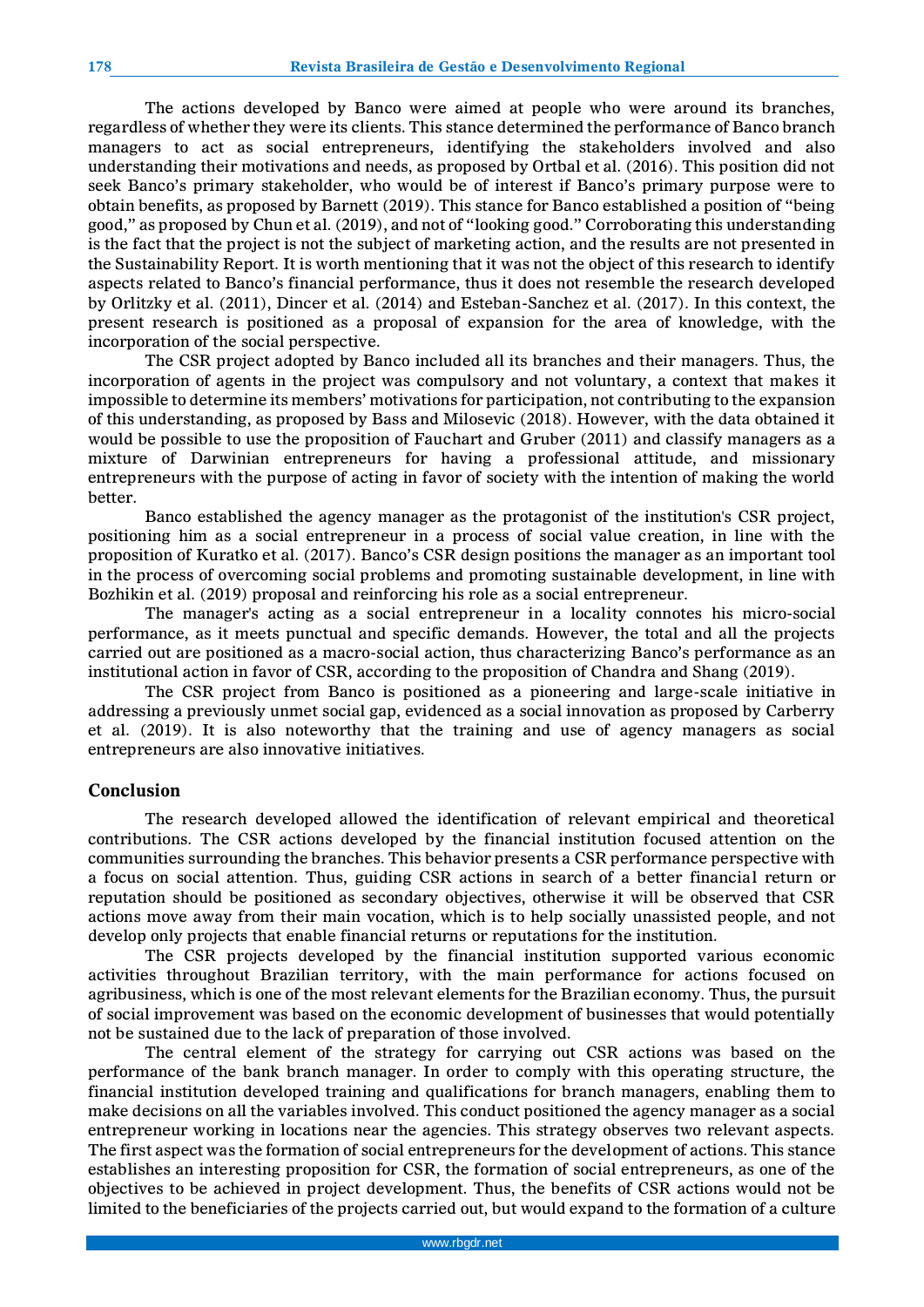of social entrepreneurship for the localities and for the country. The second relevant aspect is that companies with a large network in a country can use this quality to spread their CSR actions. Thus, the scale of a project would not be due to a large localized action, potentially favoring a small number of assisted people, but a large set of actions benefiting a large volume of people.

Despite the valuable contribution of the data obtained in this research, some points could not be clarified, thus establishing interest for future research. Companies that perform CSR actions using their own employees need to develop skills that enable them to act as social entrepreneurs, a context that needs to be investigated, as companies usually restrict themselves to qualifying their employees to meet their current and future professional needs. Another aspect is the recognition and motivation of people who act as social entrepreneurs in CSR activities. The aspects related to the motivation of people, and the subsequent recognition of the performance obtained in the development of CSR actions, are positioned as a gap to be analyzed. It is noteworthy that the recognition of people's performance in CSR actions should preferably distance them from aspects related to financial return, because it is desirable that this process involves social aspects, thus feeding social dynamics.

## **References**

AGUIAR, T. R.S.; SOUZA FREIRE, F. Shifts in modes of governance and sustainable development in the Brazilian oil sector. **European Management Journal**, v. 35, n. 5, p. 701-710, 2017.

AMINI, C.; DAL BIANCO, S. Corporate social responsibility and Latin American firm performance. **Corporate Governance: The International Journal of Business in Society**, v. 17, n. 3, p. 403-445, 2017.

BARNETT, M. L. One voice, but whose voice? Exploring what drives trade association activity. **Business & Society**, v. 52, n. 2, p. 213-244, 2013.

BARNETT, M. L. The business case for corporate social responsibility: A critique and an indirect path forward. **Business & Society**, v. 58, n. 1, p. 167-190, 2019.

BASS, A. E.; MILOSEVIC, I. The ethnographic method in CSR research: The role and importance of methodological fit. **Business & Society**, v. 57, n. 1, p. 174-215, 2018.

BIKSE, V.; RIVZA, B.; RIEMERE, I. The social entrepreneur as a promoter of social advancement. **Procedia-Social and Behavioral Sciences**, v. 185, n. 13, p. 469-478, 2015.

BOZHIKIN, I.; MACKE, J.; DA COSTA, L. F. The role of government and key non-state actors in social entrepreneurship: A systematic literature review. **Journal of cleaner production**, v. 226, p. 730-747, 2019.

BRÄNDLE, L.; ELISABETH S.; BERGER, E. S.; GOLLA, S.; KUCKERTZ, A. I am what I am-How nascent entrepreneurs' social identity affects their entrepreneurial self-efficacy. **Journal of Business Venturing Insights**, v. 9, p. 17-23, 2018.

CAMPA, D.; ZIJLMANS, E. W. A. Corporate social responsibility recognition and support for the arts: Evidence from European financial institutions. **European management journal**, v. 37, n. 6, p. 818-827, 2019.

CARBERRY, E. J.; BHARATI, P.; LEVY, D. L.; CHAUDHURY, A. Social movements as catalysts for corporate social innovation: Environmental activism and the adoption of green information systems. **Business & Society**, v. 58, n. 5, p. 1083-1127, 2019.

CHANDRA, Y.; SHANG, L. Social entrepreneurship interventions in the HIV/AIDS sector: A social entrepreneurship–social work perspective. **International Social Work**, p. 0020872818807735, [https://doi.org/10.1177/0020872818807735,](https://doi.org/10.1177/0020872818807735) 2019.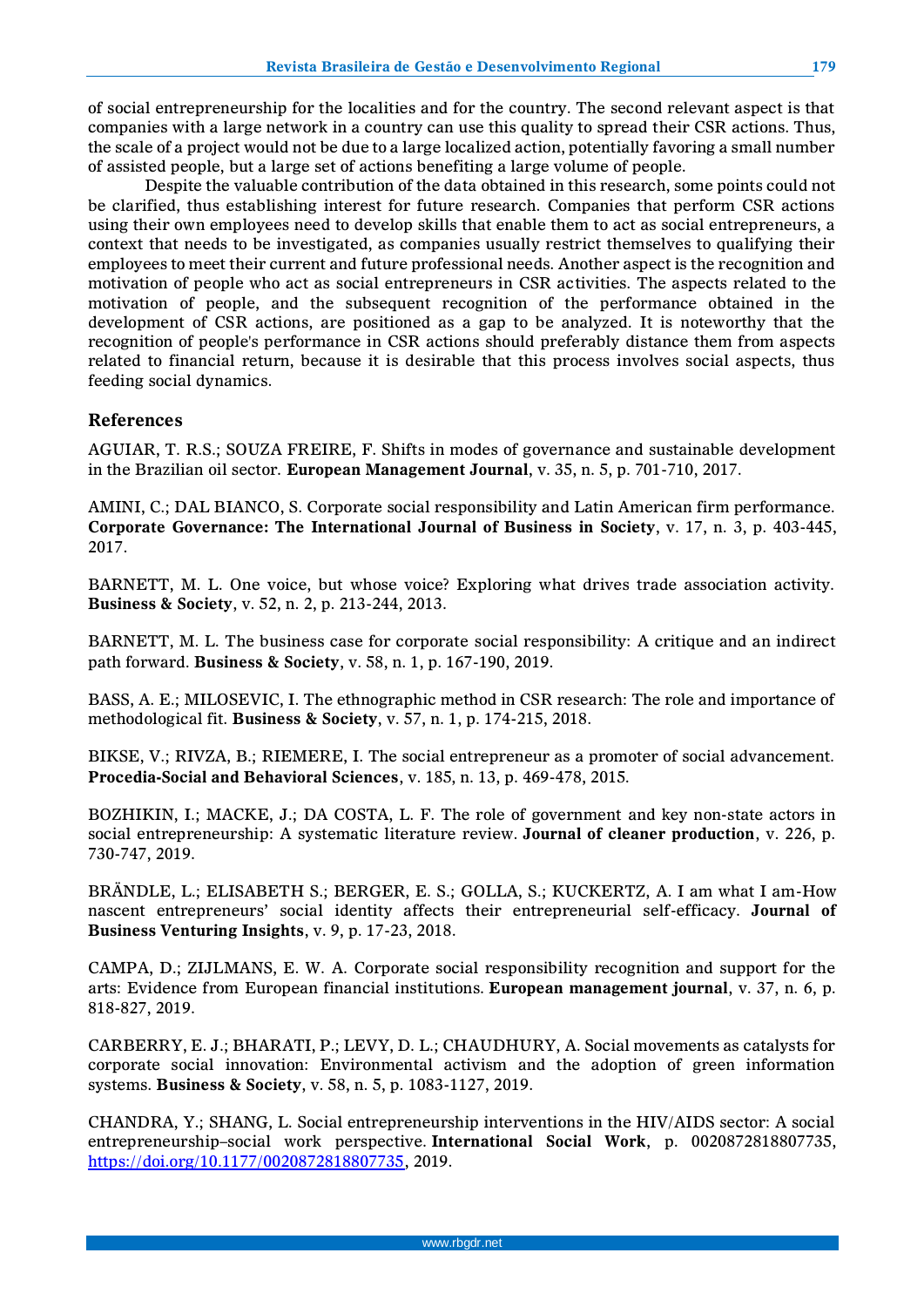CHUN, R.; ARGANDOÑA, A.; CHOIRAT, C.; SIEGEL, D. S. Corporate Reputation: Being Good and Looking Good. **Business & Society**, v. 58, n. 6, p. 1132-1142, 2019.

CONFENTE, I.; SICILIANO, G. G.; GAUDENZI, B.; EICKHOFF, M. Effects of data breaches from user-generated content: A corporate reputation analysis. **European Management Journal**, v. 37, n. 4, p. 492-504, 2019.

CRANE, A. HENRIQUES, I.; HUSTED, B. W.; MATTEN, D. Measuring corporate social responsibility and impact: Enhancing quantitative research design and methods in business and society research. **Business & Society**, v. 56, n. 6, p. 787–795, 2017.

DE GRAAF, F. J.; STOELHORST, J. W. The role of governance in corporate social responsibility: Lessons from Dutch finance. **Business & Society**, v. 52, n. 2, p. 282-317, 2013.

DELL'ATTI, S.; IANNUZZI, A. P. Reputation, Reputational Crisis and Corporate Social Responsibility of Banks: Measurement and Relationships. In: DELL'ATTI, S.; TROTTA, A. **Managing Reputation in The Banking Industry**. Springer: Cham, 2016. p. 33-55.

DINCER, H.; CELIK, I. E.; YILMAZ, R.; HACIOGLU, Ü. The financial implications of corporate social responsibility in the banking sector. In: HACIOGLU, U.; DINCER, H. **Managerial Issues in Finance and Banking**. Springer: Cham, 2014. p. 197-207.

ESTEBAN-SANCHEZ, P.; DE LA CUESTA-GONZALEZ, M.; PAREDES-GAZQUEZ, J. D. Corporate social performance and its relation with corporate financial performance: International evidence in the banking industry. **Journal of cleaner production**, v. 162, p. 1102-1110, 2017.

FAUCHART, E.; GRUBER, M. Darwinians, communitarians, and missionaries: The role of founder identity in entrepreneurship. **Academy of management journal**, v. 54, n. 5, p. 935-957, 2011.

GALI, N.; HAJJAR, D.; JAMALI, I. The corporate governance and social responsibility nexus in the Lebanese banking industry. **Corporate Governance**, v. 16, n. 3, p. 609-638, 2016.

GARDBERG, N. A.; ZYGLIDOPOULOS, S. C.; SYMEOU, P. C.; SCHEPERS, D. H. The impact of corporate philanthropy on reputation for corporate social performance. **Business & society**, v. 58, n. 6, p. 1177-1208, 2019.

GATZERT, N. The impact of corporate reputation and reputation damaging events on financial performance: Empirical evidence from the literature. **European Management Journal**, v. 33, n. 6, p. 485-499, 2015.

GOSS, A.; ROBERTS, G. S. The impact of corporate social responsibility on the cost of bank loans. **Journal of Banking & Finance**, v. 35, n. 7, p. 1794-1810, 2011.

GOYAL, P.; RAHMAN, Z.; KAZMI, A. A. Corporate sustainability performance and firm performance research. **Management Decision**, v. 51, n. 2, p. 361-379, 2013.

GRIFFIN, J. J.; PRAKASH, A. Corporate responsibility: Initiatives and mechanisms. **Business & Society**, v. 53, n. 4, p. 465-482, 2014.

HUNOLDT, M.; OERTEL, S.; GALANDER, A. Being responsible: How managers aim to implement corporate social responsibility. **Business & Society**, p. 1-42, 2018.

JOHN, K.; DE MASI, S.; PACI, A. Corporate governance in banks. **Corporate Governance: An International Review**, v. 24, n. 3, p. 303-321, 2016.

KIRKPATRICK, G. The corporate governance lessons from the financial crisis. **Journal: Financial Market Trends**, v. 2009, n. 1, p. 61-87, 2009.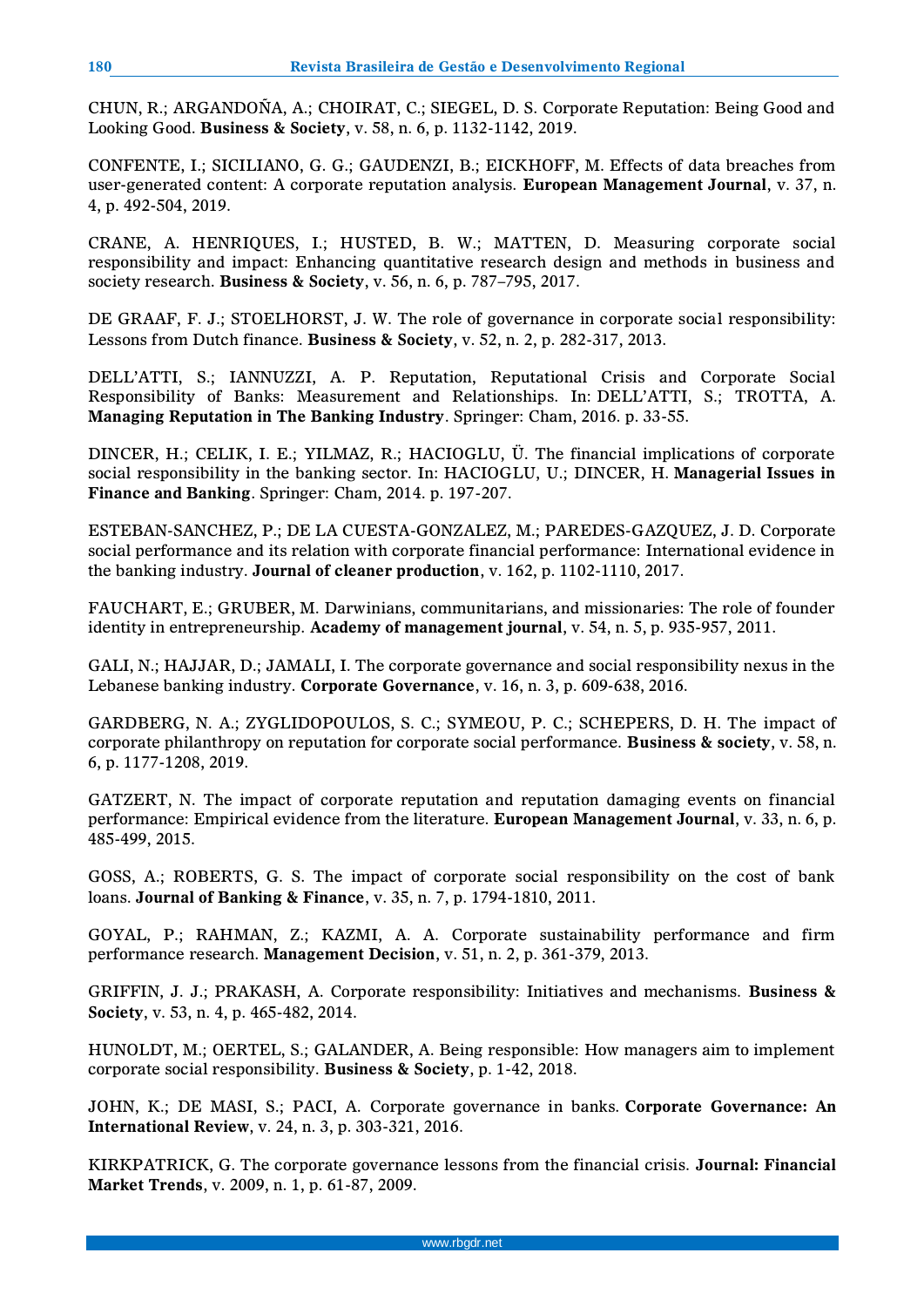KÜHN, A. L.; STIGLBAUER, M.; FIFKA, M. S. Contents and determinants of corporate social responsibility website reporting in Sub-Saharan Africa: A seven-country study. **Business & Society**, v. 57, n. 3, p. 437-480, 2018.

KURATKO, D. F.; MCMULLEN, J. S.; HORNSBY, J. S.; JACKSON, C. Is your organization conducive to the continuous creation of social value? Toward a social corporate entrepreneurship scale. **Business Horizons**, v. 60, n. 3, p. 271-283, 2017.

LAFUENTE GONZÁLEZ, E. M.; VAILLANT, Y.; VENDRELL HERRERO, F. Conformance and performance roles of bank boards: The connection between non-performing loans and nonperforming directorships. **European Management Journal**, v. 37, n. 5, p. 664-673, 2019.

MAYOH, J.; ONWUEGBUZIE, A. J. Toward a conceptualization of mixed methods phenomenological research. **Journal of mixed methods research**, v. 9, n. 1, p. 91-107, 2015.

MOTTIAR, Z.; BOLUK, K.; KLINE, C. The roles of social entrepreneurs in rural destination development. **Annals of Tourism Research**, v. 68, p. 77-88, 2018.

NANDONDE, F. A.; SACHS, P. R. Commercial bank corporate social responsibility practices in Tanzania. In: ALUCHNA, M.; IDOWN, S. O. **The Dynamics of Corporate Social Responsibility**. Springer; Cham, 2017. p. 167-185.

NASH, K.; CORNER, J. Strategic impact documentary: Contexts of production and social intervention. **European Journal of communication**, v. 31, n. 3, p. 227-242, 2016.

ORLITZKY, M.; SIEGEL, D. S.; WALDMAN, D. A. Strategic corporate social responsibility and environmental sustainability. **Business & society**, v. 50, n. 1, p. 6-27, 2011.

ORTBAL, K.; FRAZZETTE, N.; MEHTA, K. Constructed Stakeholder Personas: an educational tool for social entrepreneurs. **Procedia engineering**, v. 159, p. 230-248, 2016.

OSAGIE, E. R.; WESSELINK, R.; BLOK, V.; MULDER, M. Contextualizing individual competencies for managing the corporate social responsibility adaptation process: The apparent influence of the business case logic. **Business & Society**, v. 58, n. 2, p. 369-403, 2019.

PÉREZ-CORNEJO, C.; DE QUEVEDO-PUENTE, E.; DELGADO-GARCÍA, J. B. How to manage corporate reputation? The effect of enterprise risk management systems and audit committees on corporate reputation. **European Management Journal**, v. 37, n. 4, p. 505-515, 2019.

PETERS, S.; MILLER, M.; KUSYK, S. How relevant is corporate governance and corporate social responsibility in emerging markets?. **Corporate Governance: The international journal of business in society**, v. 11, n. 4, p.429-445, 2011.

RAWHOUSER, H.; CUMMINGS, M.; NEWBERT, S. L. Social impact measurement: Current approaches and future directions for social entrepreneurship research. **Entrepreneurship Theory and Practice**, v. 43, n. 1, p. 82-115, 2019.

ROSE, C. Firm performance and comply or explain disclosure in corporate governance. **European Management Journal**, v. 34, n. 3, p. 202-222, 2016.

ROSSOUW, G. J. Business ethics and corporate governance in Africa. **Business & Society**, v. 44, n. 1, p. 94-106, 2005.

SAMPIERI, R. H.; COLLADO C. F.; LUCIO, P. B. 2006. **Research Methodology**. São Paulo: McGraw-Hill, 2006.